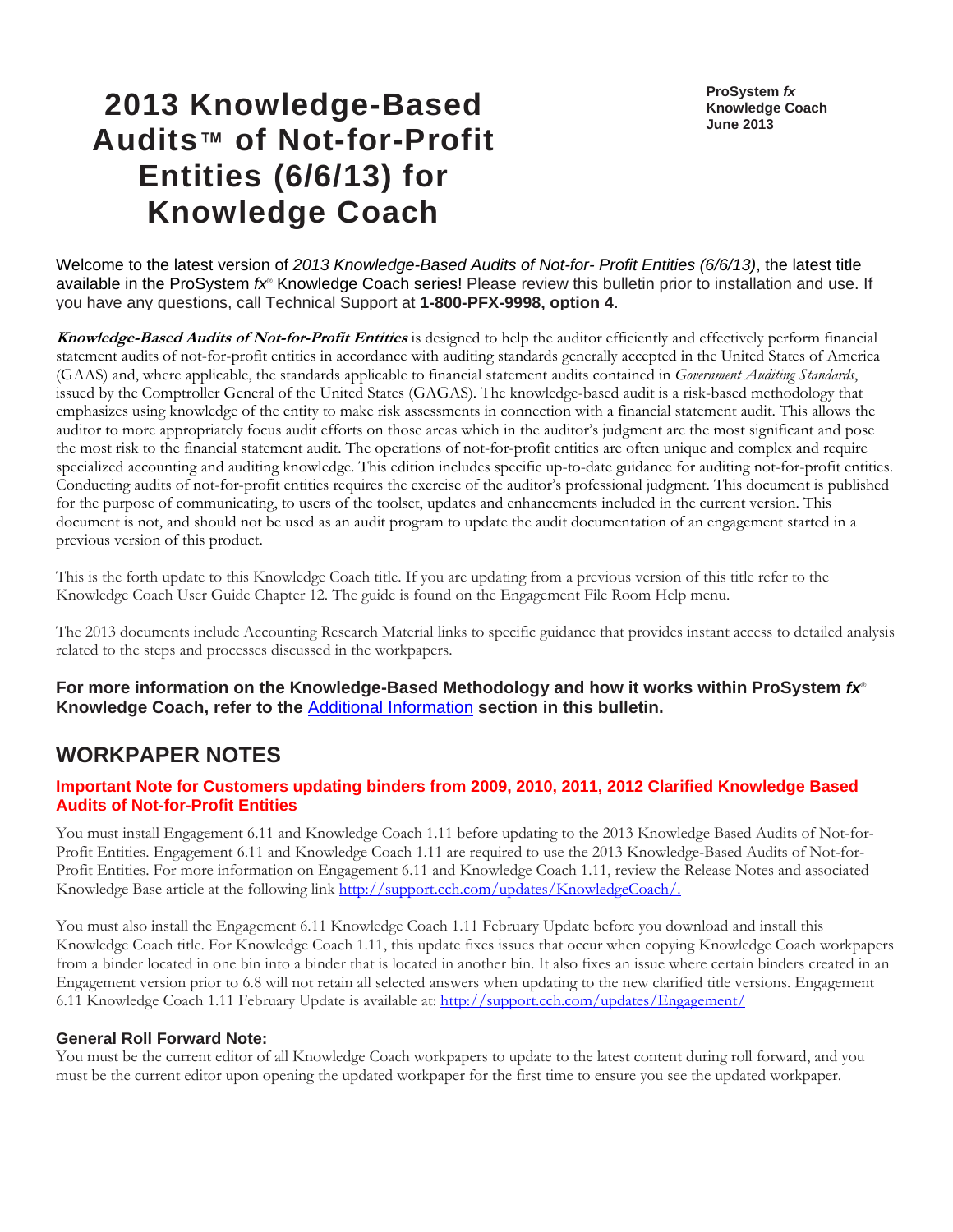The **2013 Knowledge-Based Audits of Not-for-Profit Entities** has been updated to help auditors conduct audit engagements in accordance with auditing standards and guidance, including the requirements of SAS-127, *Omnibus Statement on Auditing Standards— 2013*, and the *2011 Revision of Government Auditing Standards (Yellow Book)*; changes made to OMB Circular A-133 through August 1, 2012; and guidance in the most recent edition of the AICPA Audit Guide, *Not-for-Profit Entities.* Many new tips and examples have been incorporated. The 2013 tools include links to specific guidance that provides instant access to detailed analysis related to the steps and processes discussed in the workpapers. Also included are revised financial statement disclosures checklists that provide a centralized resource of the current required and recommended GAAP disclosures and key presentation items, using the style referencing under the FASB Accounting Standards Codification™. The workpapers have been updated, where applicable, with links to the guidance in CCH's *Knowledge-Based Audits of Not-for-Profit Organizations with Single Audits*.

#### **Specific Program Enhancements:**

For more information on specific program enhancements, review the 2013 Not-for-Profit Entities Overview for Knowledge Coach users available in the binder through the RES-KCO workpaper or at the following link: [http://support.cch.com/productsupport/productSupport.aspx?path=%2fTopics%2fproduct\\_support%2fpfx\\_office%2fknow](http://support.cch.com/productsupport/productSupport.aspx?path=%2fTopics%2fproduct_support%2fpfx_office%2fknow) [ledge\\_coach#Guides](http://support.cch.com/productsupport/productSupport.aspx?path=%2fTopics%2fproduct_support%2fpfx_office%2fknow)

#### **In addition, forms and practice aids throughout have been updated to include new examples and tips and, where applicable, to take into account:**

New literature, standards, and developments, reflected in the following current audit and accounting guidance:

Statements on Auditing Standards (SASs): SAS-127, *Omnibus Statement on Auditing Standards – 2013*

FASB Accounting Standards Codification as of March 1, 2013, and through Accounting Standards Update (ASU) No. 2013-03— *Financial Instruments (Topic 825): Clarifying the Scope and Applicability of a Particular Disclosure to Nonpublic Entities.*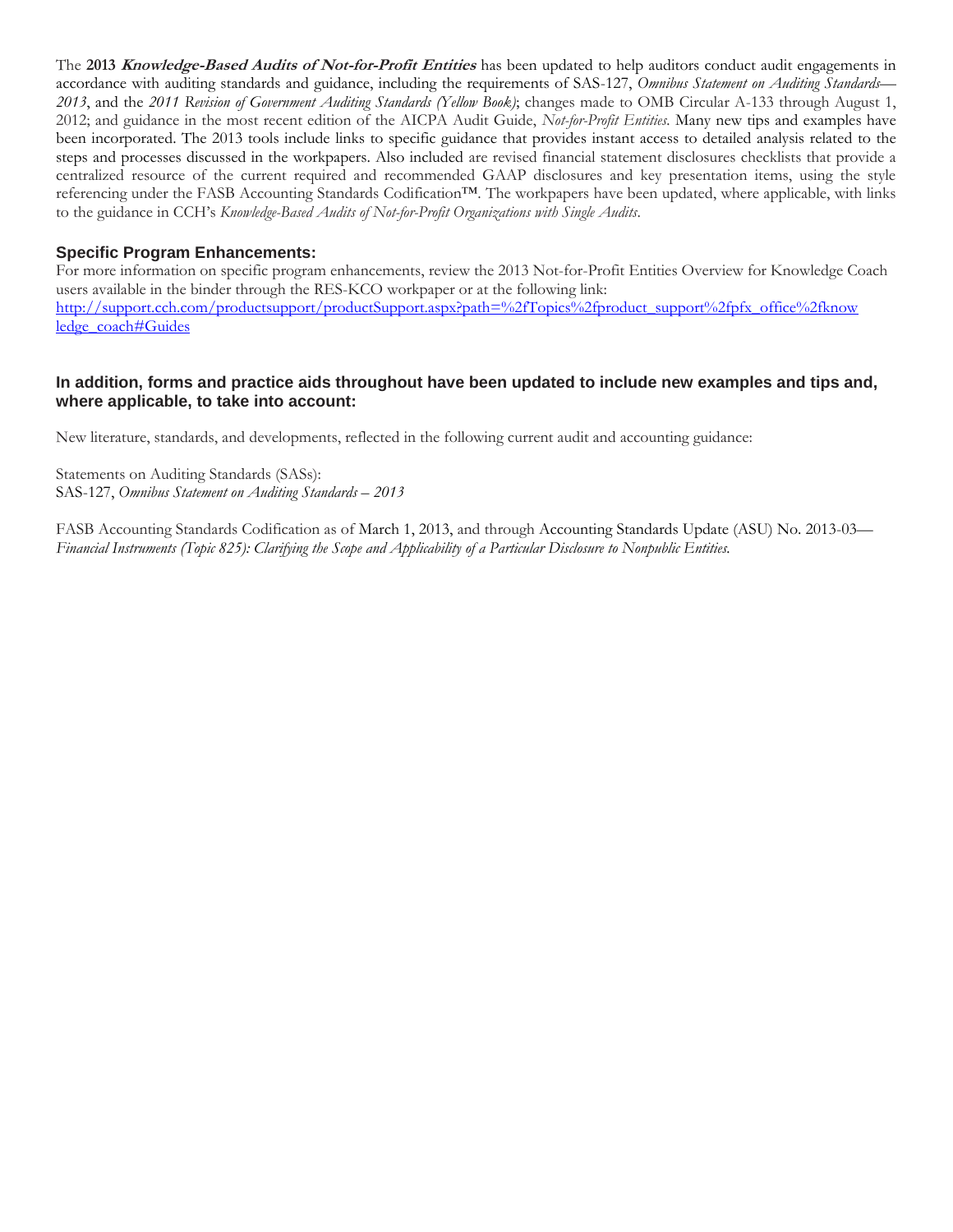# <span id="page-2-0"></span>**Additional Information on Knowledge Coach and the KBA Methodology**

#### **KBA Methodology**

**Knowledge-Based Audit (KBA) Methodology -** Allows the results of one set of procedures to become the input for the next. The key components of the KBA methodology include:

- An **Overview** that guides auditors through the methodology;  $\bullet$
- **Knowledge-Based Audit** documents, integral to the risk assessment and overall audit processes, which contain steps and  $\bullet$ procedures required by GAAS and GAGAS;
- Customizable **Audit Programs** that take auditors through procedures required by GAAS and GAGAS and respond to  $\bullet$ identified risks;
- **Practice Aids** to help auditors complete steps or processes outlined in the Knowledge-Based Audit documents and Audit  $\bullet$ Programs;
- **Auditor's Reports** that provide a variety of sample auditor's opinions on audited financial statements; and
- **Correspondence** documents that provide sample letters to be used to comply with GAAS and GAGAS requirements and in many other common situations.

**The AICPA's Auditing Standards Board's (ASB) Risk Assessment Standards -** The practice aids and tools in the **2013 Edition of Knowledge-Based Audits of Not-for-Profit Entities** are designed around the AICPA's risk assessment standards to assist auditors of not-for-profit entities by:

- Facilitating compliance with GAAS and where applicable, GAGAS;
- Encouraging more effective audits through tailored audit programs and comprehensive practice aids;
- Helping auditors to focus on and respond to identified audit risks; and
- Enhancing audit documentation.

# **ProSystem** *fx***® Knowledge Coach**

**ProSystem** *fx***® Knowledge Coach** functionality allows auditors to use the Knowledge-Based-Audit methodology more efficiently by eliminating the need for duplicate entry of the same information, tailoring audit documentation to each particular engagement, and documenting the link between risks identified and procedures performed. **AUD-100 Tailoring Question Workpaper** is a document in Knowledge Coach that presents engagement-level questions designed to aid in tailoring the engagement documentation to fit each client. Completing the questions helps the auditor avoid duplication and unnecessary workpapers.

Before you begin your audit, please review the guidance in **AUD-101 Overall Audit Program**. This workpaper is intended to be your road map through a Knowledge-Based Audit methodology. You should start your audit with **AUD-100 Tailoring Question Workpaper** and **AUD-101 Overall Audit Program**.

**Risks** can be captured via the Risk Summary task pane from any Knowledge Coach workpaper by the current editor of **KBA-502 Summary of Risk Assessments**. This allows the user to continuously assess risks during the engagement. Several workpapers prompt the consideration of the presence of risks, but the Risk Summary task pane must be used to document those risks. All documented risks flow to the Risk Summary. To ensure risks show in findings tables, make sure to check the "workpaper identified in" field of the Risk pane.

**Information Flow** helps cut down on the time spent duplicating information across forms. In addition, the flow of consistent information ensures that information and updates to information are not missed between workpapers. Drill-down functionality helps the user navigate quickly to the source of the information, aiding in the review of the audit file.

**Diagnostics** help keep track of unresolved issues like unanswered questions, incomplete risks, program steps not linked to risks or relevant assertions, missing workpaper, and more. Diagnostics now show when a form table has not been answered (i.e. tables in **KBA-101 Overall Audit Strategy** that are added by the tailoring questions in **AUD-100 Tailoring Question Workpaper**).

**Links to Accounting Research Manager (ARM)** - If you subscribe to an ARM library that includes audit content, you can now link directly to source material from Resources within Knowledge Coach documents. These links have been updated to reference to the accounting standards under the FASB Accounting Standards Codification<sup>TM</sup>. Also, if you subscribe to the *Knowledge-Based Audits of Not-for-Profit Entities Guide* on ARM, you can take advantage of brand new links to the audit guide material from within the Knowledge Coach documents.

**Interpretive Guidance** is integrated into each Knowledge Coach templates through the Tips view of each new task pane. Informational features include Practice Points, Examples, Optional Workpapers, and Resources to help auditors work more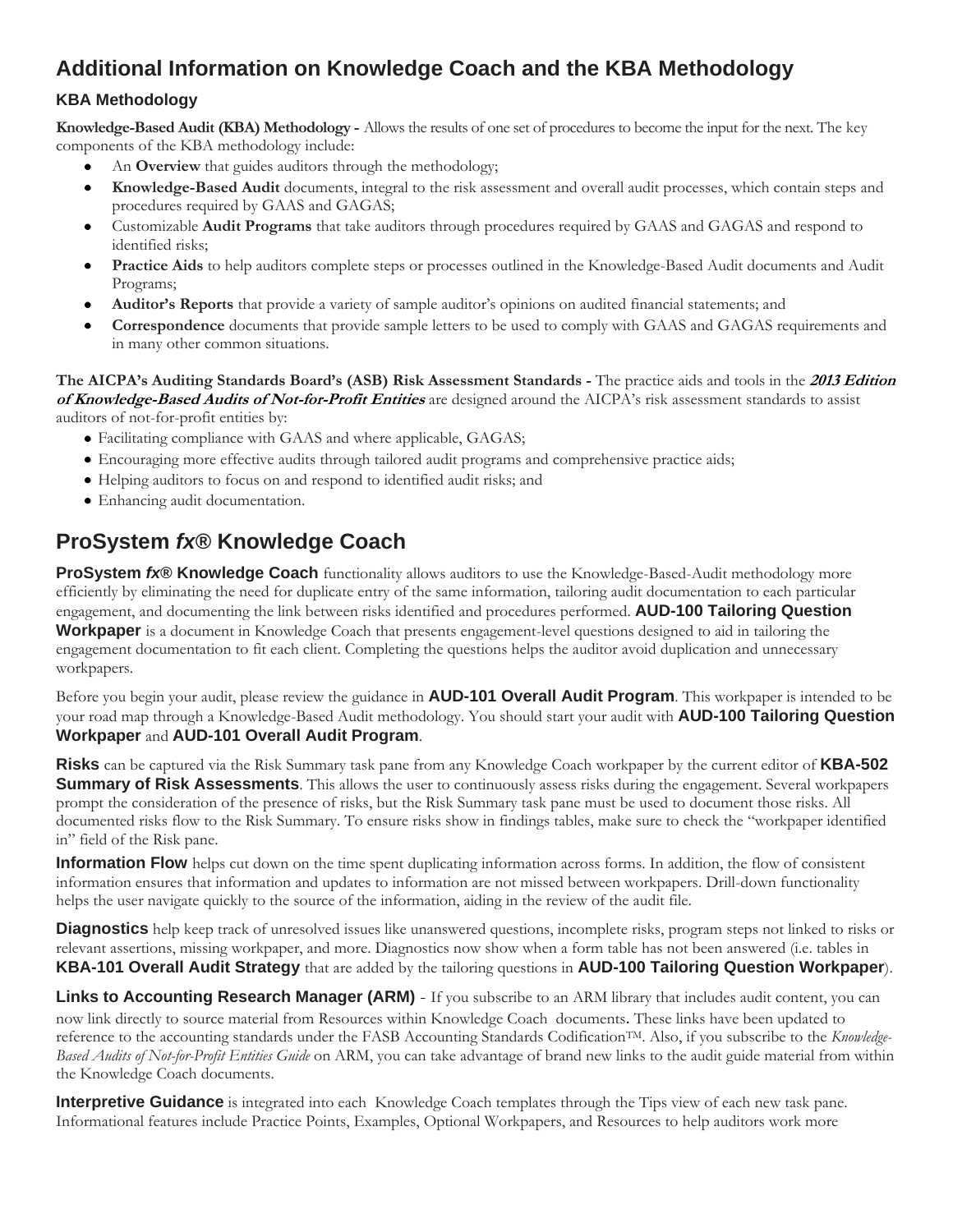effectively and efficiently. We have also added the ability to navigate from Resources within a document or the tip pane directly to CCH's Accounting Research Manager and industry audit guides by simply clicking on the Reference.

#### **Important Notes**

- Make sure to save changes to workpapers before closing the workpaper or the binder to ensure data is correctly updated.
- If your Current Editor Knowledge Coach MS Word workpapers become read-only or crash, please do the following Keep the binder with the affected workpapers open.
	- Contact Customer Service at 1-800-PFX-9998, option 4 to obtain a repair utility.
- Knowledge Coach cannot be used within the Shared File Room (SFR) feature of Engagement. However, Knowledge Coach workpapers can be shared across team members through check in, check out, workpaper assignment, syncing to the central file room and through peer-to-peer sync in the same way that other Engagement workpapers are shared.

### **System Requirements**

- This title MUST be used with ProSystem *fx* Engagement version 6.11 and higher. If you are upgrading from ProSystem *fx*  Engagement 6.0, 6.1, 6.1.2, 6.5, or 6.8 please contact Technical Support at 1-800-PFX-9998, option 4 for detailed instructions.
- A minimum of 4GB of RAM is required for optimal performance when opening and navigating through ProSystem *fx*  Knowledge Coach documents.

### **Download Instructions**

Download the *2013 Knowledge-Based Audits of Not-for-Profit Entities* from the **ProSystem fx Knowledge Coach Updates** section of the ProSystem *fx* Engagement Support Web site at the following URL: **http://support.cch.com/updates/KnowledgeCoach**, then select the **Knowledge Coach Series** and **Download file** link next to the **2013 Knowledge-Based Audits of Not-for-Profit Entities.** On some occasions the content package file (.KCP) has downloaded with the extension changed to .ZIP. If this occurs, please change the extension of the downloaded file to KCP using all capital letters.

**Important**: ProSystem *fx* Engagement version 6.11 or higher must be installed on the computer in order to install this Knowledge Coach title. Additional requirements include Microsoft Office 2007, Microsoft Office 2003 Primary Interop Assemblies (PIA) and Visual Studios 2005 Tools for Office Second Edition Runtime (VSTOR).

The following 2013 Knowledge-Based Audits of Not-for-Profit Entities (6/6/13).KCP download is a proprietary file that must be installed from within Engagement. Save this KCP file to a location on your local drive, extract it, and follow the Installation Instructions included in the Release Bulletin.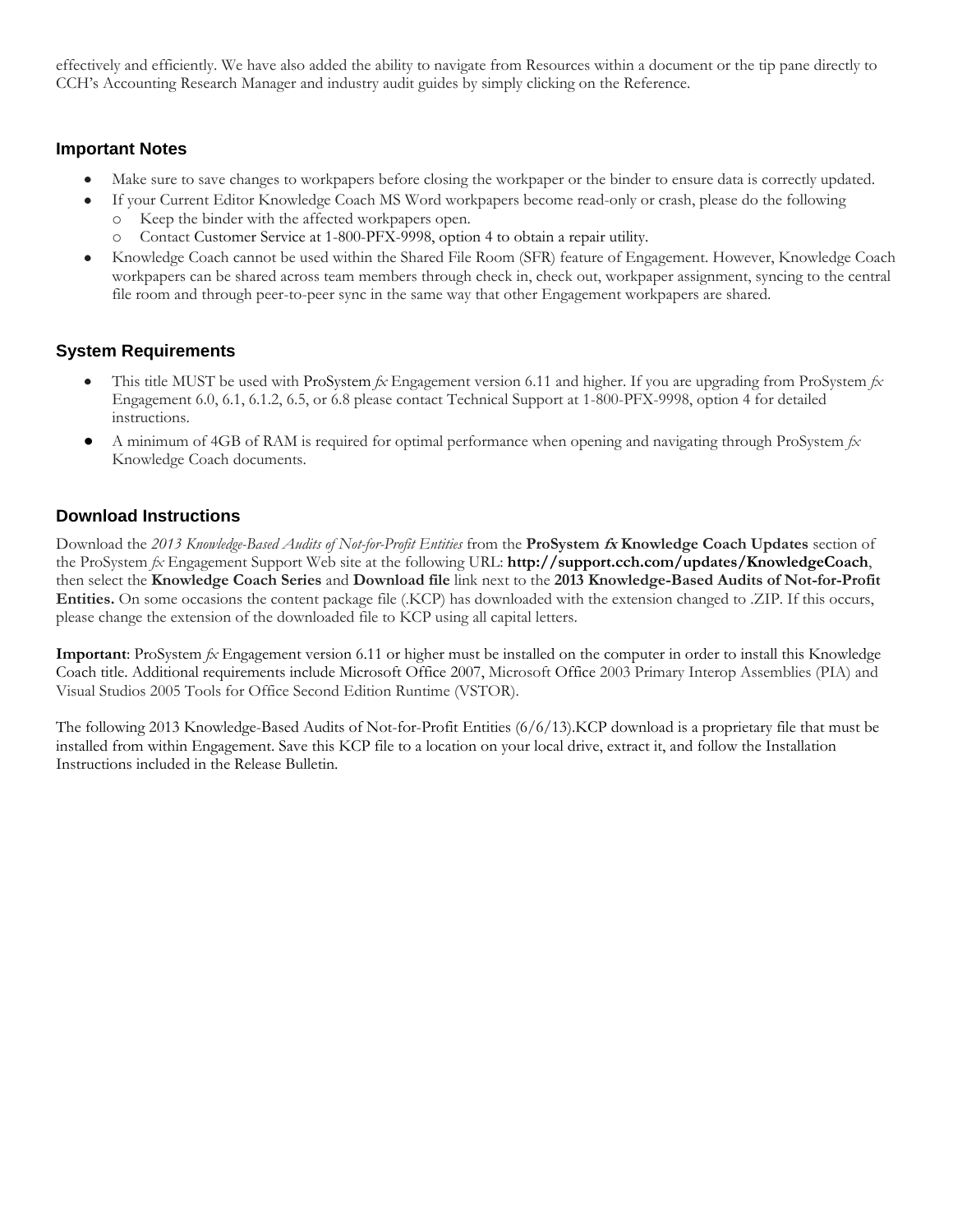#### **Installation Instructions**

Once you have downloaded your Knowledge Coach title, you will need to add it to the list of titles within ProSystem *fx*  Engagement. The only additional system requirement is approximately 75MB of disk space to store your Knowledge Coach program content files. Please refer to the ProSystem *fx* Engagement with Knowledge Coach Release Notes for any other system requirements.

After downloading the *2013 Knowledge-Based Audits of Not-for-Profit Entities* titles, do the following:

1. Launch the ProSystem *fx* Engagement Workpaper Management application so that the Local File Room is displayed. Select **Tools > Knowledge Coach Titles**.

The Knowledge Coach Titles window will be displayed.

- 2. Choose **Add Title**.
- 3. Browse to the title package file (\*.KCP) that you previously downloaded and extracted from the ProSystem *fx*  Knowledge Coach Support Web site.
- 4. Choose **Open**.

The system will display a progress indicator while the title package is added. You will receive a message that the title has been successfully installed once the process is complete.

Once the title is added, you must release it, so that other staff members in your firm can use it. You may also wish to "unrelease" previous versions of the title.

To unrelease a title:

- 1. Select a version of the KBA Not-for-Profit Entities title
- 2. Choose **Unrelease Title**. The date will be removed from the *Date released* column and staff that do not have the staff group property right to insert unreleased titles will not be able to insert the unreleased titles into a binder.

*Not*e: You can determine this access in the **ProSystem fx Engagement Admin** module by selecting a staff group and choosing **File PropertiesContent** "Insert Knowledge Coach workpapers from unreleased titles" option

To release a title:

- 1. Select one of the Knowledge Coach titles in the list that has been added but is not yet released.
- 2. Choose **Release Title**. The current date and time will be displayed in the *Date released* column, and the status will change to "Released."

**Note:** You must add and assign a Knowledge Coach module as well as the Knowledge Tools title license in the ProSystem *fx* Engagement Administrator before using the workpapers.

**Important:** Once the *2013 Knowledge-Based Audits of Not-for-Profit Entities* titles have been added and released, they will be automatically deployed to other staff members when they login to the "Office" location, or when they synchronize a binder that contains Knowledge Coach workpapers from this title.

#### **Online Permission Key**

Permission key files may be downloaded from our Web site at **http://tax.cchgroup.com** or when adding or updating the new licenses within ProSystem *fx* Engagement with Knowledge Coach version 6.11 and higher. After updating the license file in the ProSystem *fx* Engagement Admin module, licenses need to be assigned to the staff who will use 2013 *Knowledge-Based Audits of Notfor-Profit Entities*

If you have not already established a Single Sign-on (SSO) account with Customer Service, we urge you to do so at this time.

Permission keys are no longer generally distributed via floppy diskette. You can choose to continue receiving the diskette by going to **http://tax.cchgroup.com/pfxsupport**, clicking the Firm Administration link, and making the appropriate selection (SSO access is required), or by contacting Customer Service at 1-800-PFX-9998, option 4.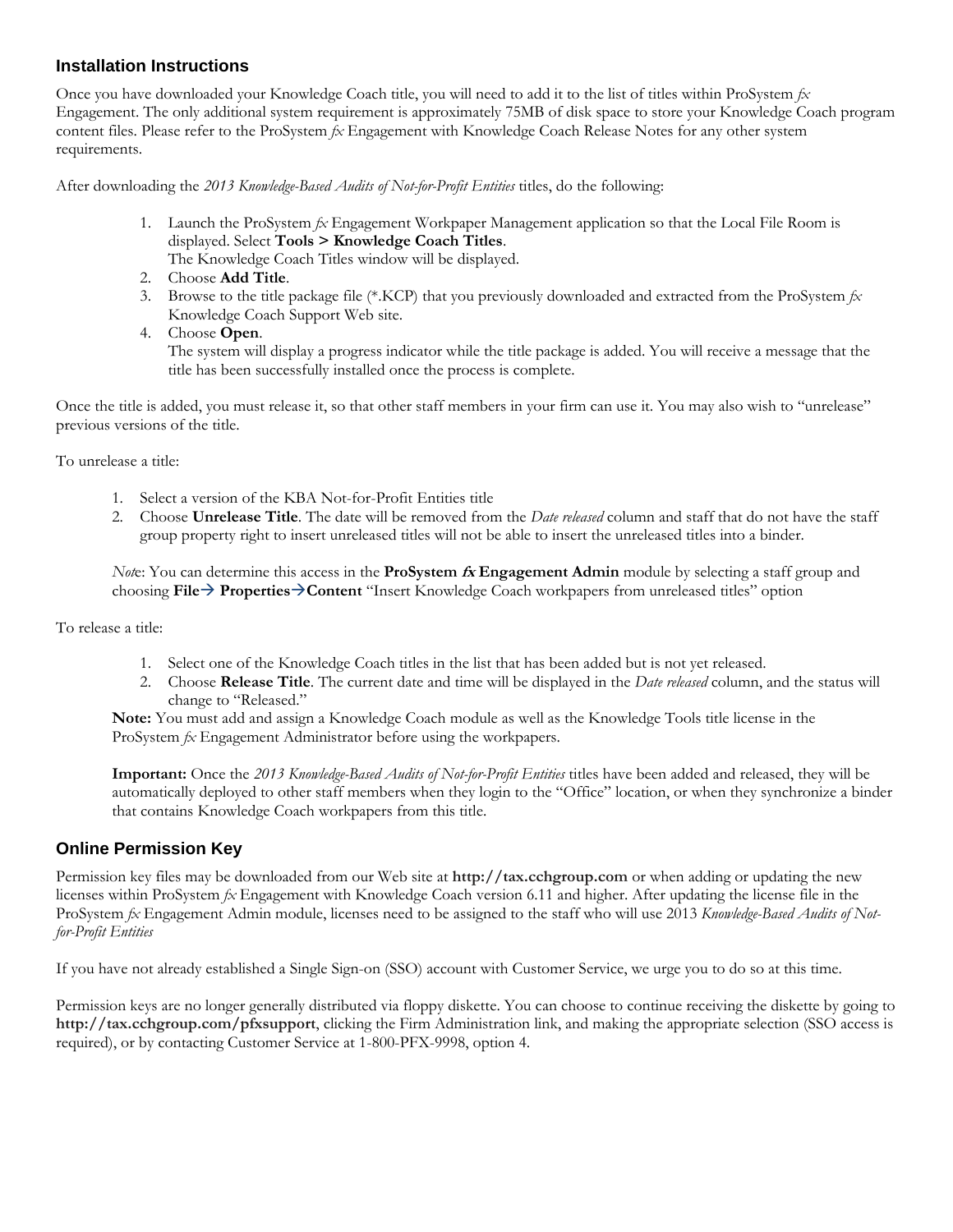#### **Accounting Research Manager**

CCH's Accounting Research Manager is the most comprehensive, up-to-date and objective online database of financial reporting literature. It includes all authoritative and proposed accounting, auditing, and SEC literature, plus independent, expert-written interpretive guidance.

Our Weekly Summary email newsletter highlights the key developments of the week, giving you assurance that you have the most current information. It provides links to new FASB, AICPA, SEC, EITF, and IASB authoritative and proposal-stage literature, plus guidance from financial reporting experts.

Our team of content experts updates the system on a daily basis, so you can stay as current as possible. What's more, our experts attend critical standard-setting meetings and summarize the results for you, which means you'll learn of newly released literature and deliberations of current financial reporting projects as soon as they occur! Plus, you'll benefit from their easy-to-understand technical translations. Our expert's interpretations clearly lay out what the rules mean from your perspective.

Also available is the Knowledge-Based Audits of Not-for-Profit Entities, a guide that helps you comply with the most recent professional standards and guidance for the conduct of audits of not-for-profit entities and to integrate the use of not-for-profit entities practice aids, tools, and other resources with its guidance. This publication supplements and complements the Knowledge-Based documents that are available in Knowledge Coach.

With Accounting Research Manager, you maximize the efficiency of your research time, while enhancing your results. Learn more about our content, our experts, and how you can request your free trial by visiting

**http://www.accountingresearchmanager.com**. You can also access the Accounting Research Manager Web site by selecting the item in ProSystem *fx* Engagement from the Guidance tab on the Shortcuts bar in the Binder window.

### **Links to Accounting Research Manager (ARM)**

As indicated above, subscribers to an Accounting Research Manager library that includes source content can link directly to source material from references within Knowledge Coach workpapers. These links have been updated to reference the new Codification released by the FASB and available on ARM. The Codification on ARM is fully integrated with U.S. and international accounting standards, other non-authoritative materials and industry leading interpretive guidance.

## **Using Your Knowledge Coach Content**

To use your Knowledge Coach Workpaper Templates, open a binder in ProSystem *fx* Engagement, select the workpaper tab into which you would like to insert the workpaper, and select **New Knowledge Coach Workpaper** from the toolbar or File menu. The New Knowledge Coach Workpaper dialog appears (*Figure 1*).

Select the New Knowledge Coach Title with the content you would like to use. You can only select titles you have installed. The information displayed changes to reflect the workpaper organization available for the selected title. Select the Knowledge Coach Workpaper Templates to insert into your binder and click **OK**. The **Selected Workpaper Properties** dialog appears. Each workpaper name is automatically loaded into the Name field. Add a workpaper index in the Index field and make any Name modifications you desire. You can also modify the tab location or the roll forward settings for each workpaper. Then click **OK**. The integrated Knowledge Coach workpaper is now inserted into your engagement binder. For more information on how to use Knowledge Coach workpapers in your binder, see the Knowledge Coach User Guide.



**Figure 1 – New Knowledge Coach Workpaper**